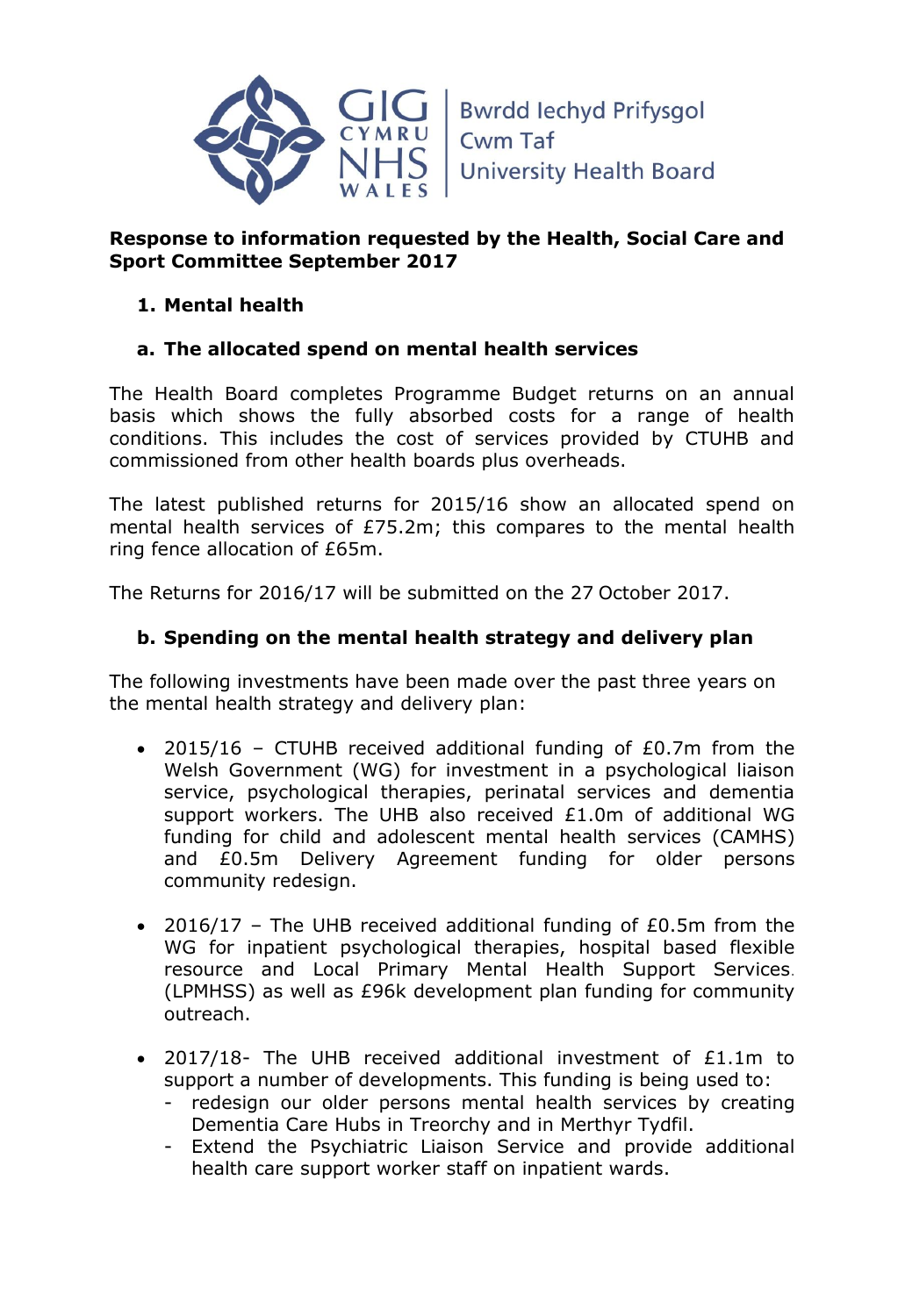# **Resources for primary and secondary mental health services**

The following table provides further information on the breakdown of our £75.2m allocated spend on mental health services in 2015/16:

|                                                       | 2015/<br>2016 |
|-------------------------------------------------------|---------------|
|                                                       | £m            |
| General Medical Services (including Quality Outcomes  |               |
| Framework (QOF) and Enhanced Services)                | 3.0           |
| Prescribing                                           | 3.8           |
| <b>Total Primary Care</b>                             | 6.8           |
|                                                       |               |
| Cwm Taf - Mental Health                               | 40.9          |
| Cwm Taf - Child and Adolescent Mental Health Services |               |
| (CAMHS)                                               | 2.4           |
| Other Welsh providers                                 | 1.0           |
| Other secondary care                                  | 2.7           |
| Welsh Health Specialised Services Committee (WHSSC)   | 4.0           |
| <b>Total Secondary Care</b>                           | 51.0          |
|                                                       |               |
| <b>Continuing Healthcare</b>                          | 17.4          |
| <b>Grand Total</b>                                    | 75.2          |

## **c. The impact of the Mental Health Measure on spending**

As at Month 4 of 2017/18 the UHB is achieving all the Mental Health Measure (MHM) targets:

| Target                               | $\frac{1}{2}$ |
|--------------------------------------|---------------|
| Part 1 assessments in 28 days        | 94            |
| Part 1 treatments in 28 days         | 89            |
| Care and Treatment Plan (CTP) part 2 | 92            |
| Part 3                               |               |

The UHB received additional funding from the WG for the MHM in 12/13 (£0.36m) and 2016/17 (£0.14m).

### **d. Spending on mental health services delivered on the prison estate (where applicable)**

The UHB does not deliver mental health services to the prison estate. However the UHB does provide a CAMHS service to Parc prison for a recharge of £50k per annum.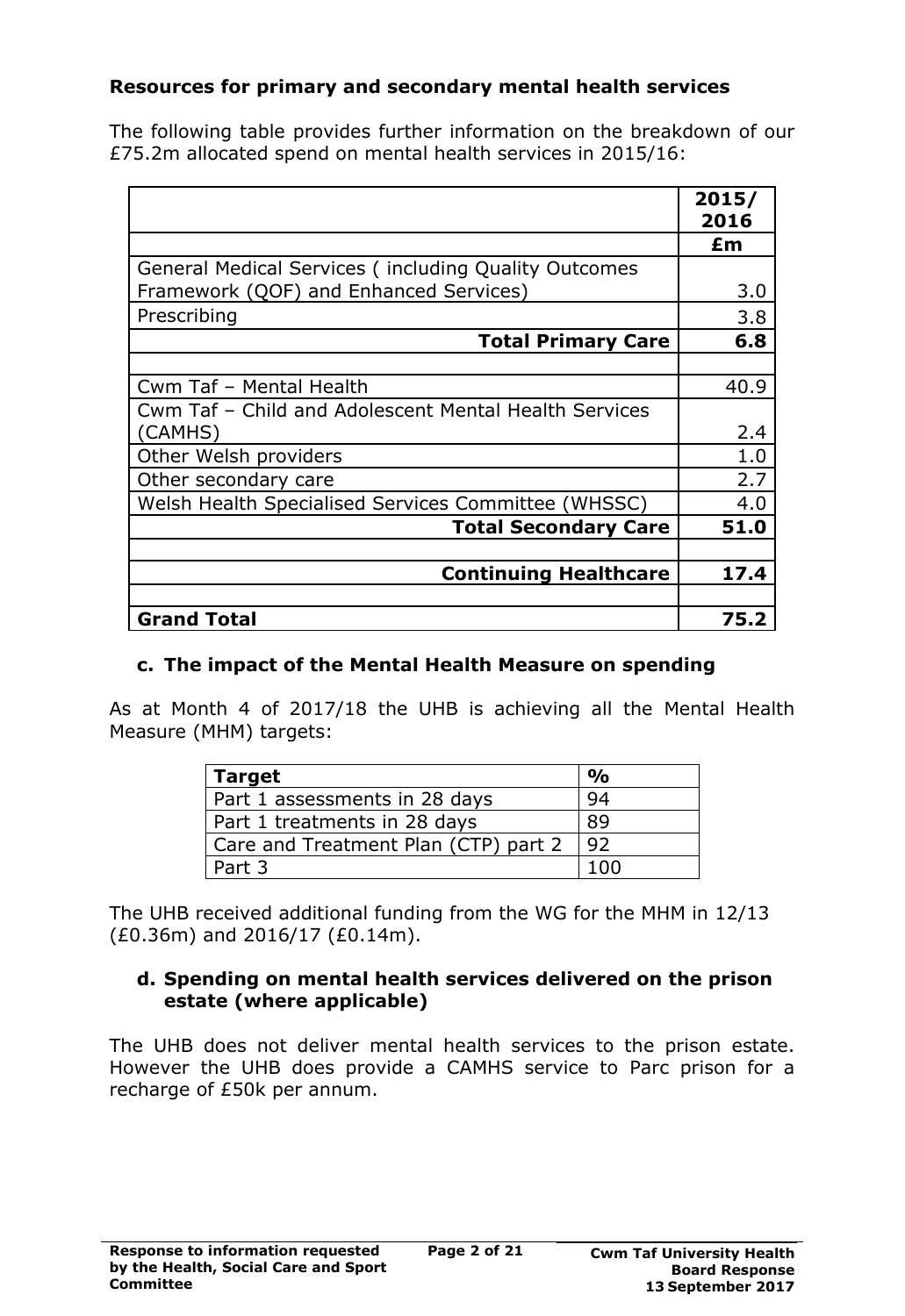### **e. Patterns of demand and expenditure on mental health services in the last 5 years**

The table below shows the patterns of expenditure (based on the programme budget data) for the last 3 years of published data.

|                                                                       | 2015/16 | 2014/15 | 2013/14 |
|-----------------------------------------------------------------------|---------|---------|---------|
|                                                                       | £m      | £m      | £m      |
| General Medical Services (including<br>Quality Outcomes Framework and |         |         |         |
| <b>Enhanced Services)</b>                                             | 3.0     | 2.9     | 4.0     |
| Prescribing                                                           | 3.8     | 4.2     | 4.7     |
| <b>Total Primary Care</b>                                             | 6.8     | 7.1     | 8.7     |
|                                                                       |         |         |         |
| Cwm Taf - Mental Health                                               | 40.9    | 40.6    | 38.6    |
| Cwm Taf - CAMHS                                                       | 2.4     | 2.0     | 2.1     |
| Other Welsh providers                                                 | 1.0     | 1.0     | 1.7     |
| Other secondary care                                                  | 2.7     | 1.2     | 1.5     |
| <b>WHSSC</b>                                                          | 4.0     | 5.7     | 6.4     |
| <b>Total Secondary Care</b>                                           | 51.0    | 50.5    | 50.3    |
|                                                                       |         |         |         |
| <b>Continuing Healthcare</b>                                          | 17.4    | 17.3    | 14.5    |
| <b>Grand Total</b>                                                    | 75.2    | 74.9    | 73.5    |

The demand patterns in relation to the Cwm Taf Mental Health costs are as follows:

|                                |      | 2015/16 2014/15 2013/14 |      |
|--------------------------------|------|-------------------------|------|
| <b>Mental Health Referrals</b> | 3485 | 3873                    | 3528 |
| Expenditure $(\text{Em})$      | 40.9 | 40.6                    | 38.6 |

#### **f. Details of the operation of the ring fence for the mental health budget, including the extent to which it has determined spending on mental health; and the purpose and value of the ring fence.**

The chart below illustrates the ring fenced allocation and the actual programme budget expenditure for the last 3 years of published data. Whilst we support the principle of the ring fence for this important area, it has not influenced spending decisions in CTUHB as we have consistently spent more than the ring fenced allocation.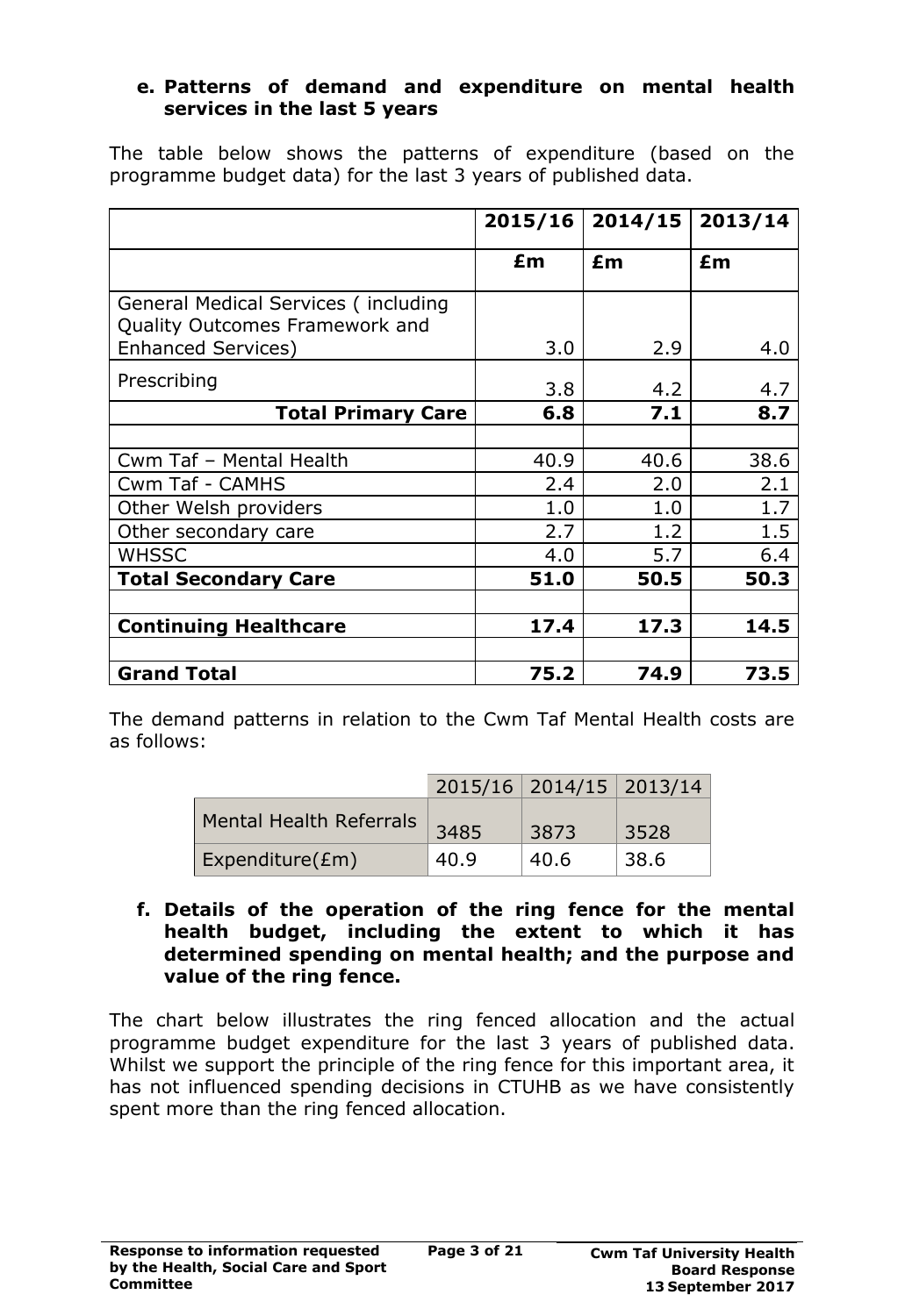|                                                   |      | 2015/16 2014/15 2013/14 |                |
|---------------------------------------------------|------|-------------------------|----------------|
|                                                   | Em   | Em                      | f <sub>m</sub> |
| Ring fenced<br>Allocation                         | 65.0 | 65.0                    | 64.8           |
| <b>Total</b><br>Programme<br><b>Budget Return</b> | 75.2 | 74.9                    | 73.5           |

## **2. Financial performance**

## **a. Details of overspend / underspend and reasons for this**

The UHB's financial plan for 2017/18 includes an in-year savings and cost reduction target of £13.5m which is circa 2.7% of a controllable budget of £500m:

|                                                                      | £m    |
|----------------------------------------------------------------------|-------|
| Overspend reduction targets from 16/17:                              |       |
| Medical pay                                                          | 2.4   |
| Ward nursing                                                         | 3.0   |
| Other pay                                                            | 0.8   |
| Total overspend reduction targets from 16/17                         | $6.2$ |
| Savings delivery shortfalls from 16/17                               | 2.2   |
| New savings targets for 17/18                                        | 9.1   |
| Total savings and cost reduction targets 17/18 -<br><b>Recurring</b> | 17.5  |
| Provision for part year effect                                       | (4.0) |
| Total savings and cost reduction targets 17/18 -<br><b>In Year</b>   | 13.5  |

The Health Board reported a deficit of £0.4m for Month 4. The M4 year to date (YTD) position is a £1.4m overspend and the Health Board continues to forecast a break even financial position for 2017/18. The Month 4 (M4) position by expenditure category is summarised below: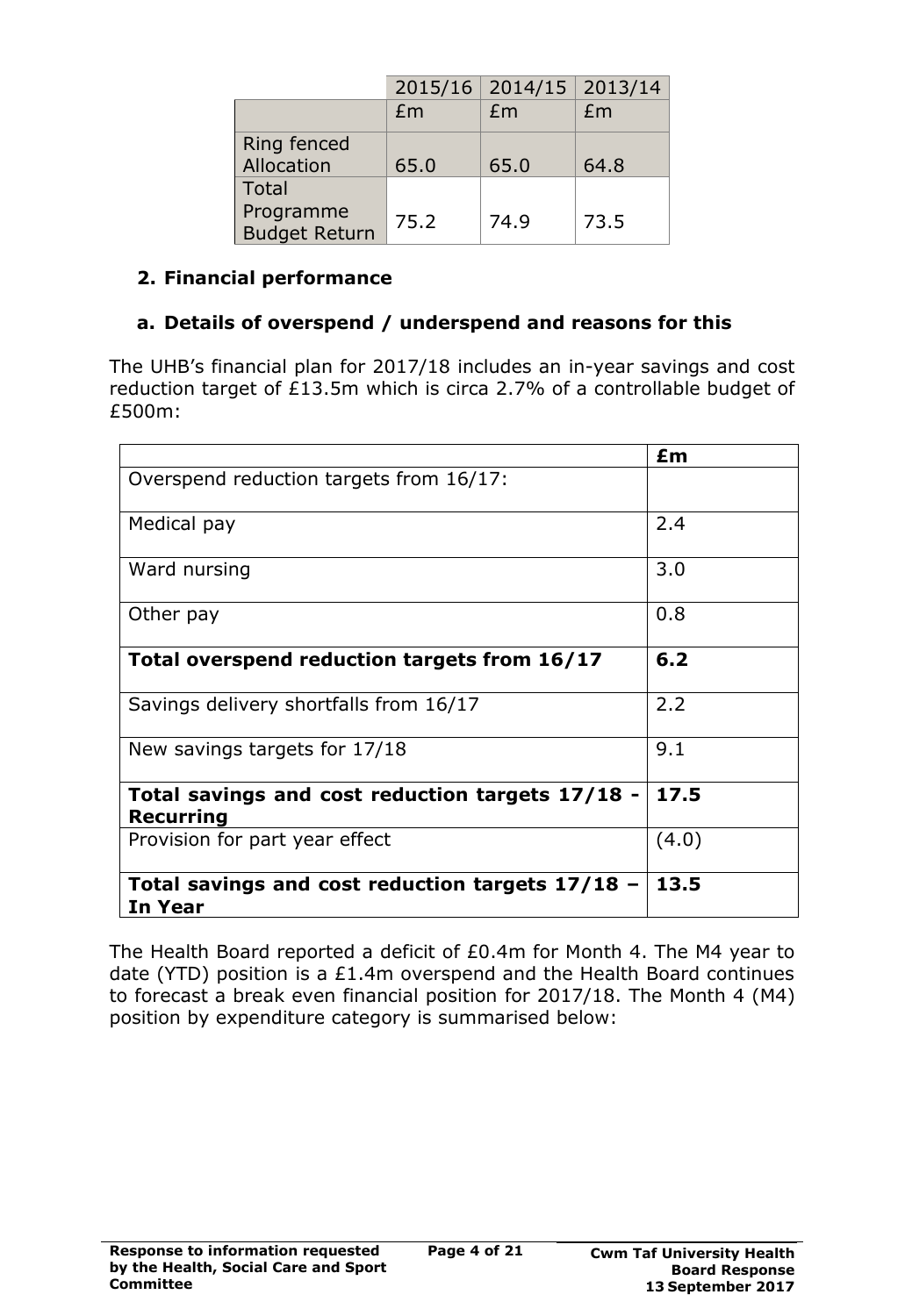|                                   | <b>Annual</b><br><b>Budget</b> | <b>Current</b><br><b>Month</b><br><b>Variance</b> | M4 Year to<br><b>Date</b><br><b>Variance</b> |
|-----------------------------------|--------------------------------|---------------------------------------------------|----------------------------------------------|
|                                   | £m                             | Em                                                | £m                                           |
| Income                            | (82.1)                         | 0.1                                               | 0.3                                          |
| Pay                               | 336.4                          | (0.1)                                             | 0.5                                          |
| Non Pay                           | 368.0                          | 0.5                                               | 0.6                                          |
| Delegated Saving Plans            | (8.0)                          | 0.4                                               | 2.1                                          |
| <b>Total Delegated</b><br>budgets | 614.3                          | 0.9                                               | 3.5                                          |
| Non Delegated Budgets             | 33.6                           | (0.5)                                             | [2.1]                                        |
| <b>WG Allocations</b>             | (647.9)                        | (0)                                               | U                                            |
| <b>Grand Total</b>                |                                | 0.4                                               |                                              |

The main driver of the M4 YTD deficit is the £2.2m YTD variance on shortfalls in savings delivery against the Delegated savings target of £14.5m. This includes shortfalls against the overspend reduction targets noted above for medical pay (£2.4m) and ward nursing (£3.0m).

It is important to note that the total over spend on ward and Accident & Emergency (A&E) nursing in 16/17 was £6.0m. Directorates have been fully funded for this overspend and have been given a cost reduction target for 17/18 of £3m (50%). The latest forecast indicates that only £1.5m of this target will be delivered in 2017/18 which would mean that the actual cost of ward and A&E staffing in 2017/18 would be £4.5m above the agreed establishments (circa 10%).

The M4 YTD total overspend on Non Pay of £0.5m is circa 0.5% compared to 4 months of the annual budget.

The M4 YD total overspend on Pay of £0.5m is also circa 0.5% compared to 4 months of the annual budget. A breakdown of the pay over spend is provided below: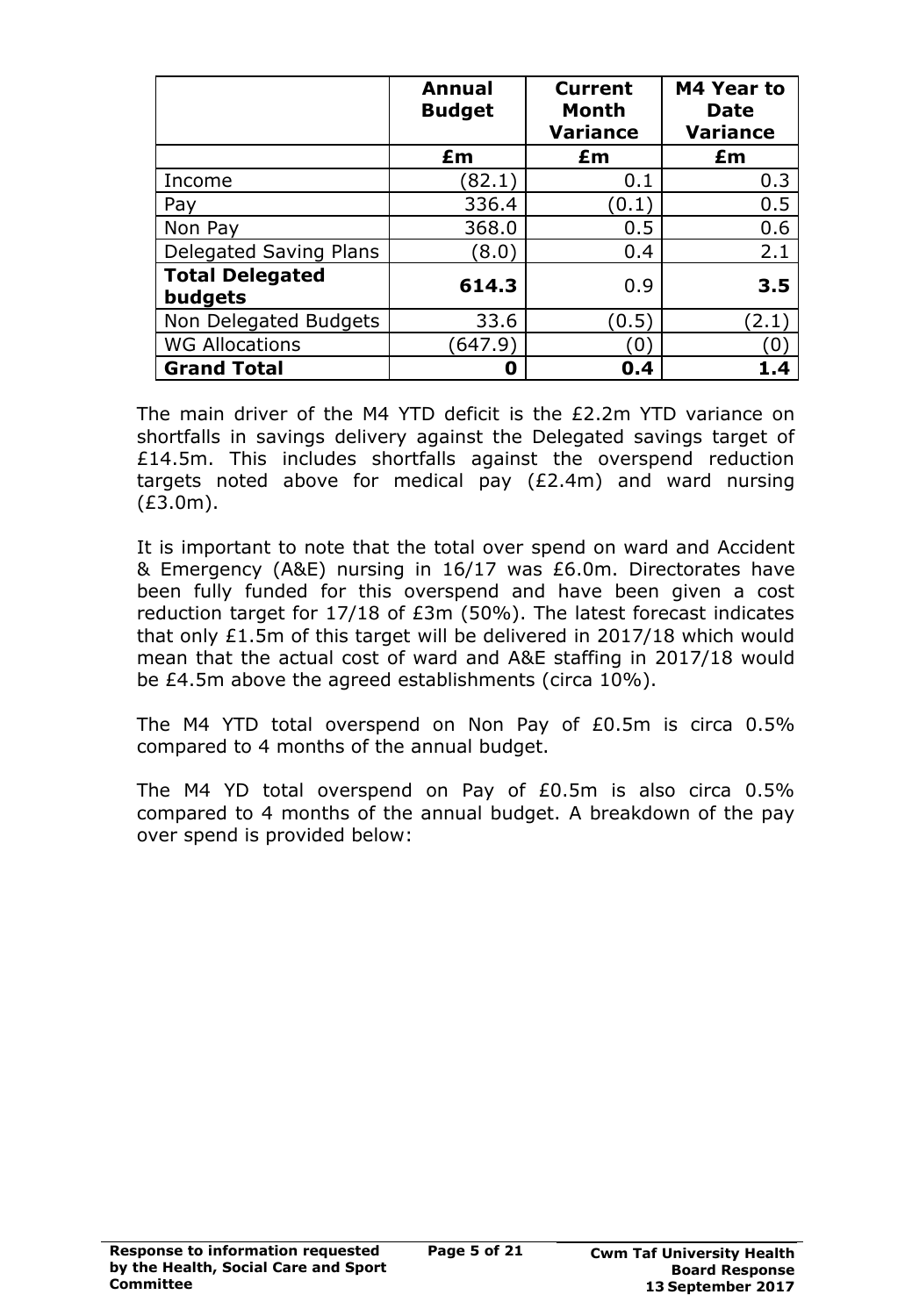|                                      | <b>Annual</b><br><b>Budget</b> | <b>Current</b><br><b>Mth</b><br><b>Variance</b> | <b>Year to</b><br><b>Date</b><br><b>Variance</b> |
|--------------------------------------|--------------------------------|-------------------------------------------------|--------------------------------------------------|
|                                      | £m                             | £m                                              | £m                                               |
| <b>Additional Clinical Services</b>  | 38.5                           | 0.7                                             | 0.6                                              |
| Add Prof Scientific And              |                                |                                                 |                                                  |
| <b>Technical</b>                     | 12.2                           | 0                                               | (0.1)                                            |
| <b>Administrative &amp; Clerical</b> | 44.5                           | 0                                               | 0                                                |
| <b>Allied Health Professionals</b>   | 19.7                           | (0.1)                                           | (0.2)                                            |
| <b>Estates and Ancilliary</b>        | 20.3                           | O                                               |                                                  |
| <b>Healthcare Scientists</b>         | 9.9                            | O                                               |                                                  |
| <b>Medical and Dental</b>            | 80.7                           | 0.7                                             | 1.3                                              |
| Nursing and Midwifery                |                                |                                                 |                                                  |
| Registered                           | 111.0                          | (1.6)                                           | (1.2)                                            |
| <b>Students</b>                      | 0                              | O                                               |                                                  |
| Other                                | (0.4)                          | 0.2                                             | 0.1                                              |
| <b>Grand Total</b>                   | 336.4                          | (0.1)                                           | 0.5                                              |

The key areas of over/under spending are in relation to Medical & Dental, Registered Nursing and Additional Clinical Services

## **Medical & Dental**

The main reason for the significant overspend on Medical & Dental is recruitment difficulties in the following areas, resulting in agency spend of circa £1m per month:

- Acute Medicine and A&E
- General Surgery, Trauma & Orthopaedics and Urology
- Anaesthetics, Critical Care & Theatres
- CAMHs
- Primary Care
- Obstetrics & Gynaecology
- Pathology

## **Registered Nursing & Additional Clinical Services**

The under spend on Registered nursing is also due to recruitment difficulties which has resulted in additional agency costs and additional spend on Additional Clinical services. The M4 YTD position is a net under spend of £524k split between 'Wards and A&E nursing' of £236k and 'Other nursing' £286k.

b. **Key pressure areas and plans in place to make improvements** The key pressure areas are medical and nursing agency which are illustrated in the charts below: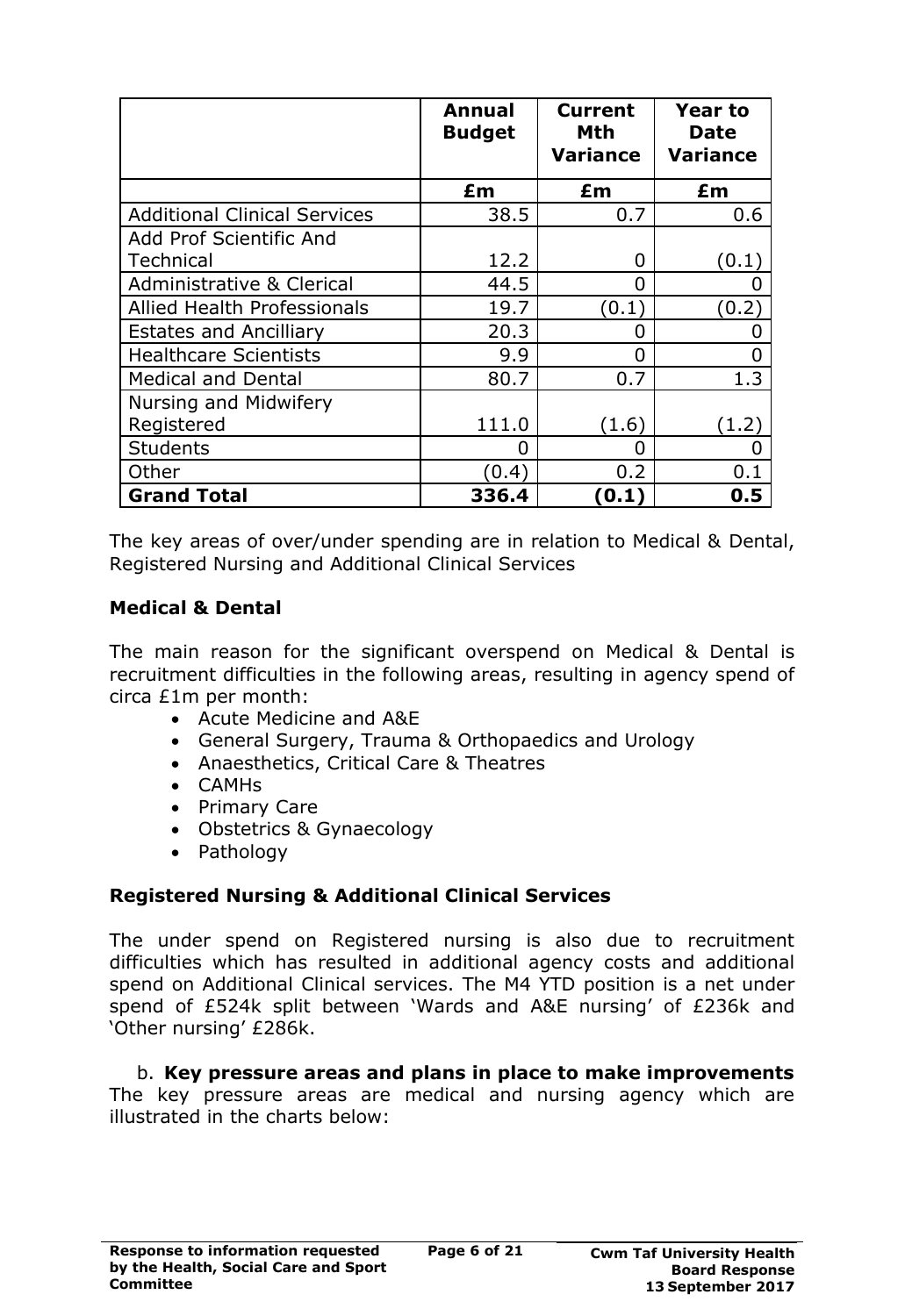



There are a number of actions in place to improve this position including recruitment, stabilisation of rates of pay, actions to manage growth in demand, and delivering on further opportunities for improvement. Further information on the plans to address our key workforce pressures and staff shortages is provided in Section 4.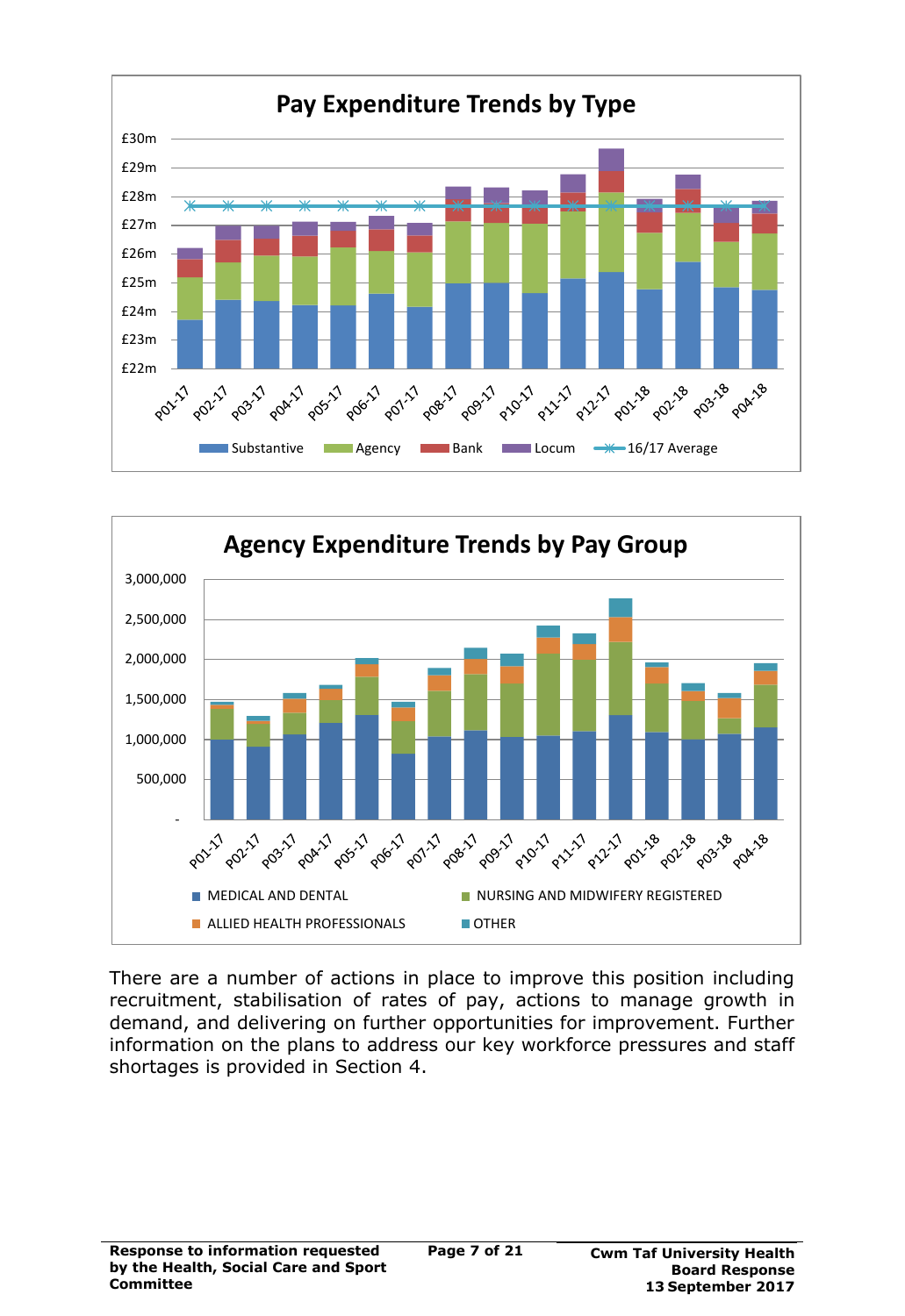### **c. Views on the perceptions that there remain opportunities for the NHS to make further efficiency savings**

CTUHB has delivered financial balance for each of the last three years from 2014/15 to 2016/17. Each year we develop integrated plans which require us to deliver three groups of priorities:

- Quality of care (standards which increase year on year);
- Performance targets (such as waiting times);
- Financial balance.

Efficiency and productivity are key components of delivering quality, performance and financial objectives. Some of the efficiencies delivered are cash-releasing whilst others generate capacity that enables us to treat more patients within the same available resources.

The requirement to make continued efficiency savings year on year becomes increasingly difficult but we constantly use benchmarking data and best-practice guidelines to drive relative and actual performance in this respect. As noted in Section 2a, we are currently reporting a significant shortfall against our Delegated savings target of £14.5m but are working hard to bridge that gap in-year and on a recurring basis.

It should be noted that efficiency through better use of capacity is as significant in whole-system management of the NHS as cash-releasing efficiency savings given that demand for care is increasing in a cashrestricted public sector system.

## **d. Any projected spend on technology and infrastructure to support quality and efficiency**

# **Discretionary capital**

From 2016/17 the Health Board has had a recurrent discretionary capital allocation of £6.78M to direct towards the capital priorities within the organisation. The following table represents the current allocation of this funding for the 2017/18 discretionary capital programme.

|                                                     | Amount of  | Proportion of |
|-----------------------------------------------------|------------|---------------|
|                                                     | Allocation | Allocation    |
|                                                     | £000       | %             |
|                                                     | 1,602      | 24%           |
| <b>Equipment Replacement</b>                        | 2,239      | 33%           |
| New Equipment and Service Redesign                  | 1,287      | 19%           |
| <b>Statutory Compliance and Backlog Maintenance</b> | 1,653      | 24%           |
| <b>Total</b>                                        | 6,780      |               |

The need to ensure that scarce capital resources are directed to the areas where they provide the most benefit to the organisation means that the need to improve the quality of patient care, experience and environment feature highly in capital allocation as does the need to support efficiency in service delivery. However, this does have to be measured against the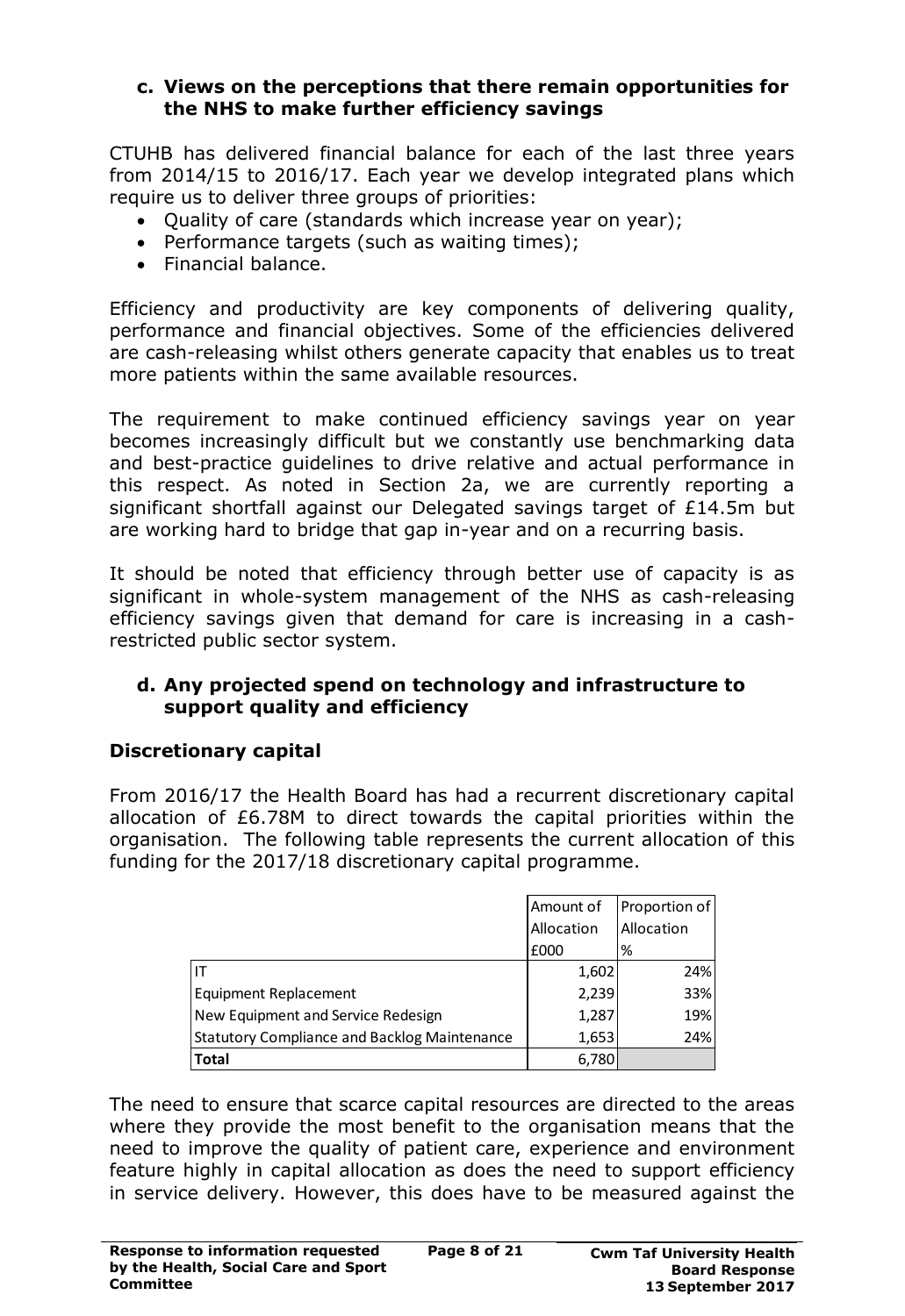critical requirement to maintain statutory compliance (including key health and safety issues) and equipment replacement to ensure service continuity. The replacement of equipment and the compliance agenda often lead to improvements in efficiency through improved technology and processes (e.g. some new high technology radiology equipment can result in higher throughput of patients within the same timescales).

# **Estates Strategy**

Our refreshed Integrated Medium Term Plan (IMTP) sets out a number of service changes, many of which will have a significant impact on the estate. Our Estates Strategy sets this out in more detail, but some of the more major impacts include:

- A major redesign of services provided from Royal Glamorgan Hospital (RGH), which will require capital refurbishment as an enabler. This will include the development of the Diagnostic Hub, transfer of palliative care services onto the site, centralisation of breast services and a number of changes arising from the South Wales Programme including the introduction of a Paediatric Assessment Unit and Acute Medicine model.
- Establishment of a 'health park' type facility on the Dewi Sant site, with a mix of primary and community health care, social care and third sector partners using the site for ambulatory care. Again, capital will be a major enabler.
- Service remodelling which will see Tonteg Hospital and Pontypridd and District Cottage (Y Bwthyn) Hospitals becoming surplus to requirements, and further reviews on-going to determine whether any further community premises may be vacated in the future.
- Development of a purpose built Macmillan palliative care facility on the Royal Glamorgan Hospital site.

Over the coming three years, the strategic objectives for our estate are to ensure that:

- The estate is developed to meet emerging service models.
- All statutory and safety obligations are achieved.
- Backlog maintenance levels are reduced year on year to a nominal amount by 2017/18.
- Performance against the 6 national targets is improved, with the 90% target achieved by 2017/18.
- The cost per square metre is reviewed each year, reducing it if possible, taking account of the safety of the service.

# **Major capital investment**

Major capital investment is required to implement a number of elements of the Health Board's 3 Year Plan. The Health Board has submitted to the Welsh Government a set of priorities for capital investment for the coming years, with schemes that enable service model changes, facilitate performance and efficiency improvements and maintain the Health Board's assets (estate and equipment) to a high standard. Specific major schemes include: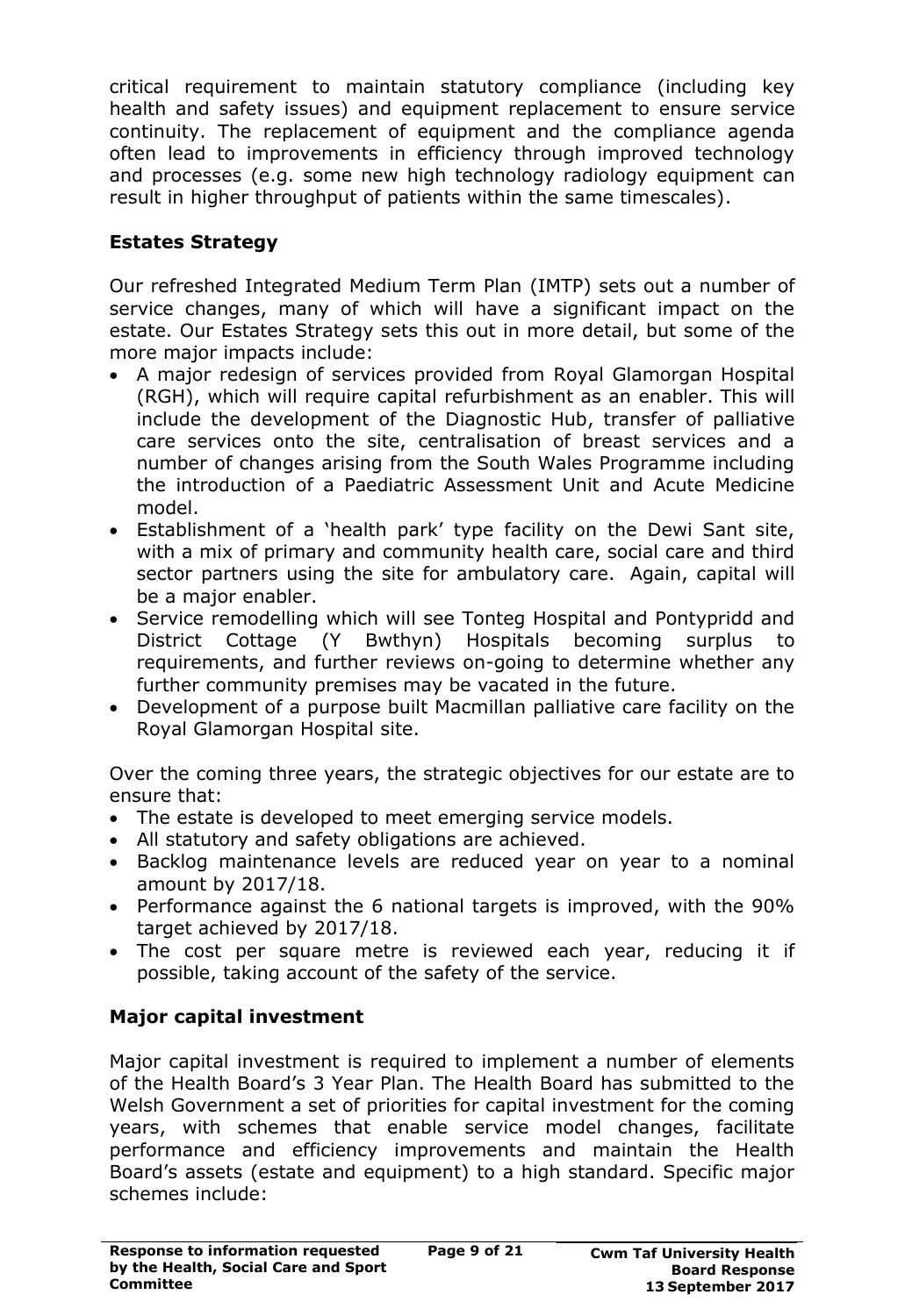- Prince Charles Hospital (PCH) ground and first floor refurbishment project.
- Strategic programme to develop the primary care estate.
- Major radiology modernisation programme at both PCH and RGH.
- Creation of a new, expanded paediatric, obstetric and neonatal service at PCH to enable the outcome of the South Wales Programme
- Palliative care remodelling in conjunction with Macmillan to facilitate the move of palliative care services currently at Pontypridd and District Cottage Hospital to RGH and close Pontypridd & District Cottage Hospital (Y Bwthyn).
- Schemes to enable service model changes include:
	- o Redesign of RGH to facilitate the outcome of the South Wales Programme, including the development of a Diagnostic Hub and suitable accommodation to meet the emerging requirements of emergency/acute medicine.
	- o Reconfiguration of the Dewi Sant site to enable the development of a Health Park facility.
	- o Potential joint development of a Satellite Radiotherapy unit at PCH as part of the new Hub and spoke delivery plan in development by Velindre.
	- o Creation of an integrated primary and community care development in Mountain Ash.
- Schemes to facilitate improvements in performance and efficiency include:
	- o Major Information Communication and Technology (ICT) investment to enable the move towards electronic health records, for example including electronic prescribing, document management technology, digital dictation and digitisation.
	- o Energy management improvements to secure revenue reductions and digitisation
	- o Centralisation of switchboards across the UHB.
	- o Radiology Information system replacement
	- o Radiology Information Technology performance and resilience
	- o Welsh Community Care Information System (WCCIS) implementation
	- o Major engineering infrastructure schemes with a particular focus on RGH including replacement of electrical and mechanical systems, generators, switchgear and air handling plant

A number of these schemes have already received Welsh Government funding approval and relate specifically to the organisation's quality and financial plans with capital funding required to facilitate the changes in service models that will lead to achievement of cost reduction plans. Work is on-going to ensure that the appropriate business cases are developed to secure the critical funding still required and that they are submitted in a timely fashion. Elements of this investment plan are already acknowledged by the Welsh Government and either already secured or included in the future All Wales Capital Programme.

A significant level of additional capital funding in 2016/17 has allowed the Health Board to address a number of risk areas through further medical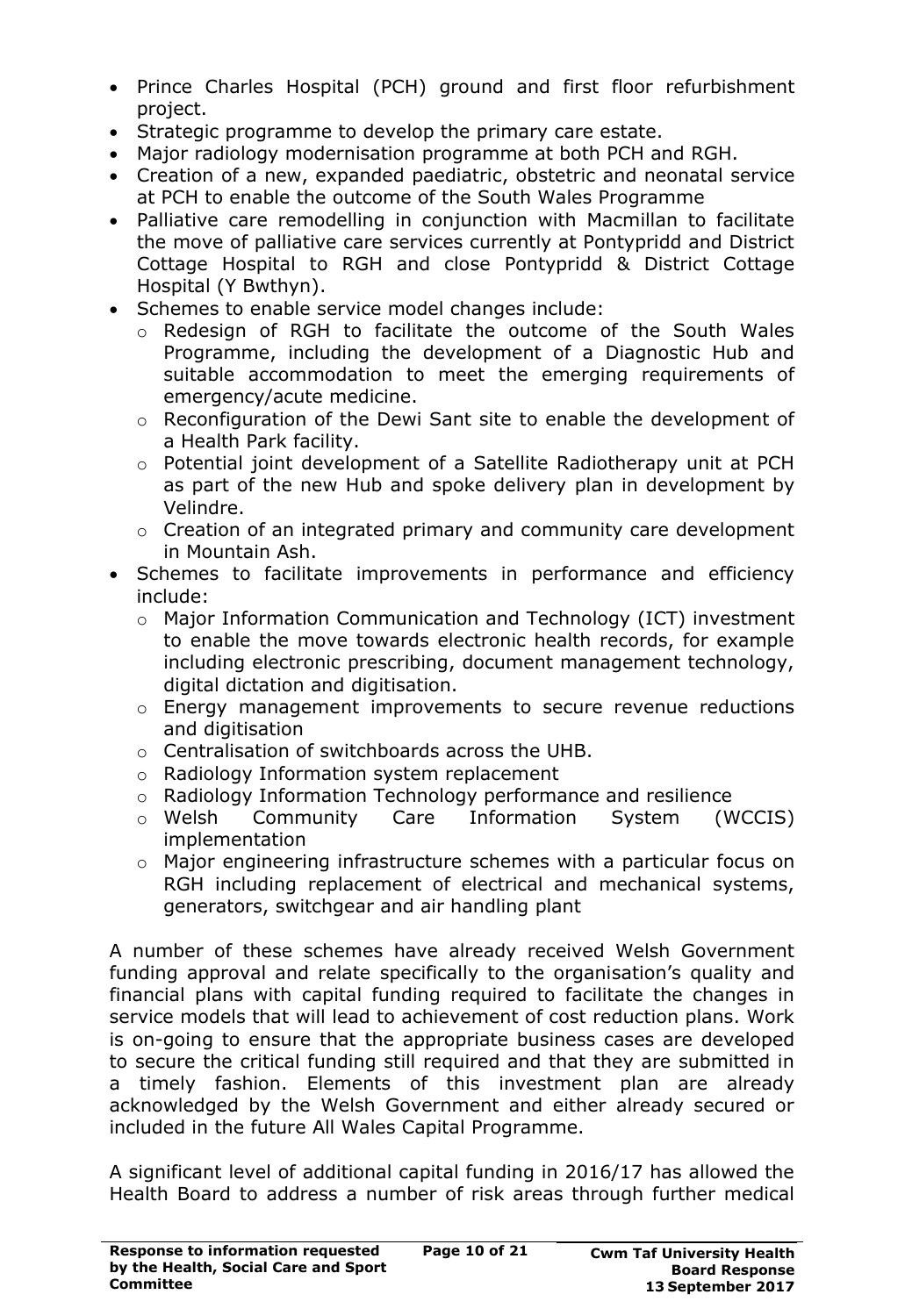equipment purchase and ICT replacement, and has also enabled the implementation of a number of corporate priorities aimed at improving performance. The Health Board will continue to take advantage of any other funding opportunities or routes which become available, such as the Health Technology Fund, 'Invest to Save' and Integration Funds,

In summary, the following reflect the specific priorities for the coming year outlined in the Capital Plan and the Estates Plan:

- Further development and agreement of a Primary and Community Care Estates Development Plan, with associated integrated health and social care developments where appropriate, supporting the delivery of the Primary and Community Care Plan and implementation of the Social Service and Well-Being (Wales) Act 2014.
- Refurbishment of Tonypandy and Aberdare Health Centres.
- Further development of the Dewi Sant site into a Health Park facility, with consideration being given to how Ysbyty Cwm Cynon (YCC) and Ysbyty Cwm Rhondda may also be able to contribute to this service model in their respective communities.
- Commencement of the physical refurbishment works of ground and first floors at PCH to meet the requirements of a live Fire Enforcement notice.
- Continuation of the major radiology equipment replacement programme.
- Creation of a new and expanded paediatric, obstetric and neonatal service at PCH in line with the outcome of the South Wales Programme and investment in RGH to facilitate the Paediatric Assessment and Midwifery Units.
- Completion and submission of the Palliative Care Unit Business case.
- Development of phase 2 plans for the Diagnostic Hub.
- Significant changes to the RGH site,
	- o developing detailed programmes for plant/ equipment replacement to ensure that the hospital retains a suitable physical condition and statutory compliance;
	- o creating, revising and implementing site development plans for RGH to accommodate the changes outlined including a Breast Unit, colocated acute medicine service and ambulatory care services;
	- o developing a suite of business cases to secure capital to enable these changes to be implemented.
- Digital health records management, implementation of the Welsh Community Care Information System and other ICT investment to support digital health.
- Continuation of a disposal programme, with disposal of Pontypridd and District Cottage Hospital (Y Bwthyn) and Tonteg Hospital.
- Review of community premises to determine whether there are further opportunities for site rationalisation.
- Further development of the Williamstown Warehouse to support the continued centralisation of medical records storage/ management and realise the opportunity for digitisation.
- Continuation of benchmarking of costs against English and Welsh providers,
- Negotiations with Welsh Government to secure the significant levels of capital to enable change.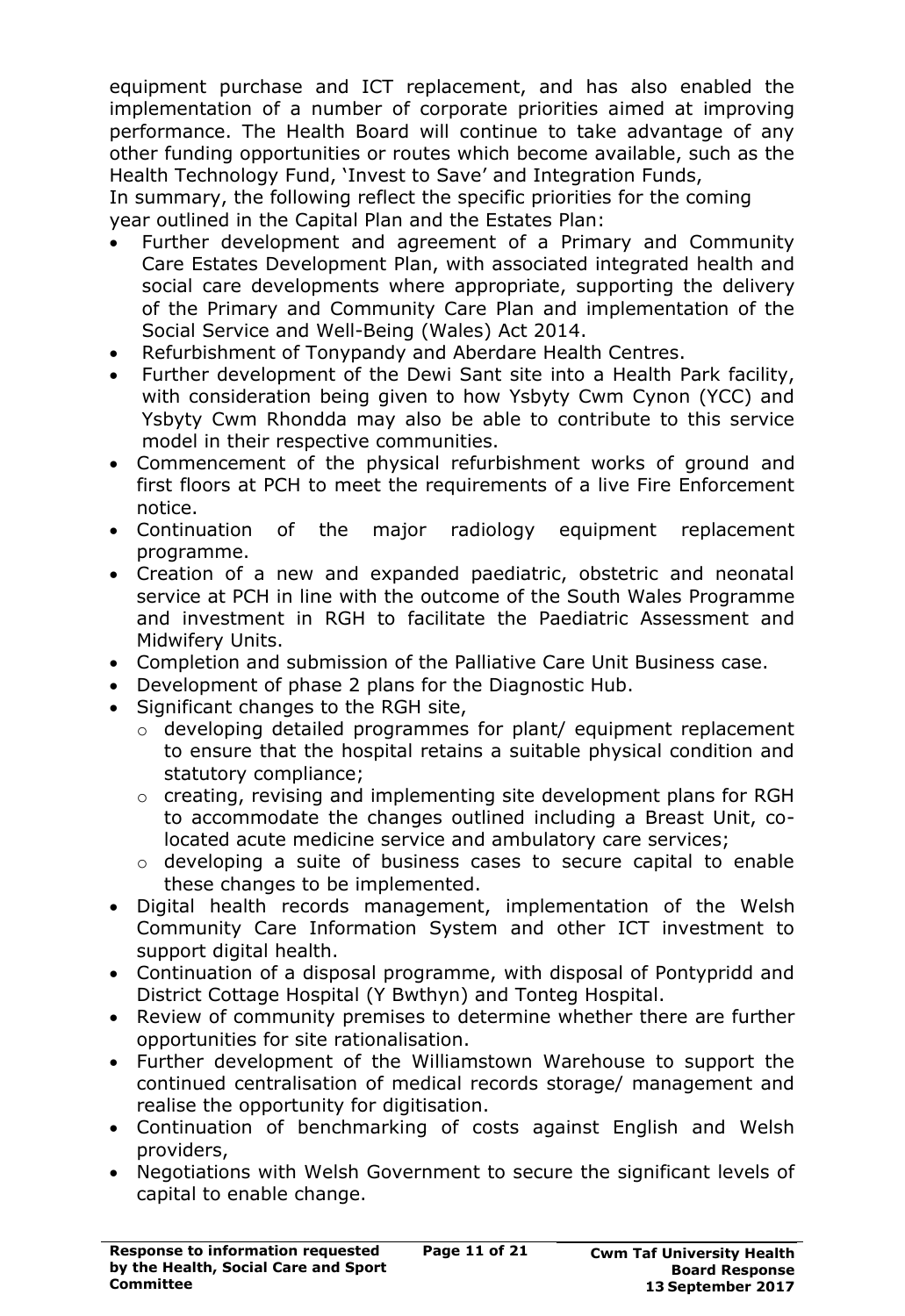- Undertake a Health Board premises review and facilitate redesign/ rationalisation outcomes.
- Development of an accommodation control plan for RGH.
- Secure and develop a suitably experienced management structure to deliver the expansive capital and estate development programme.
- Review priorities for the Discretionary Capital Programme, taking into account the needs of the organisation's 3 year plan including:
	- $\circ$  undertaking a range of actions as outlined in the energy management plan, including in particular continuing to seek capital funding for the major schemes required to reduce energy consumption.
- Working in partnership with Velindre NHS Trust on the potential for a Satellite Radiotherapy Unit at PCH.
- Working in partnership with the NHS Wales Collaborative on the establishment of the National Imaging Academy, with Cwm Taf UHB as the host organisation.

# **Information Communication and Technology - Digital Strategy**

Investment in ICT is a critical enabler to allow the Health Board to support the challenge of working across the traditional boundaries and support integration between the various Health Services and other Public Sector bodies, in line with national policies and direction such as the South Wales Plan.

There is a commitment to provide increased care outside of the hospital setting, both near to and in the home of patients. From the patient perspective, the services should be integrated and seamless, with health, social care, and other professionals being able to work effectively and supported by common, reliable, up-to-date information. Patient treatment and care is becoming more fluid with care being provided by primary care and secondary care services in multiple Health Boards and Local Authorities.

For this vision to succeed, as the patient moves physically between care settings and providers, all the appropriate clinical and social care documents must be available at the point of treatment in a timely manner. Clinical teams must have the tools and ability to work in a more agile manner, access to the records of patients must move from inconvenient paper based and hospital based systems, to electronic records, accessible using the latest technology, and delivered in a manner that does not compromise patient confidentiality and safety.

To support this mobile working vision, ICT must be able to provide infrastructure and hardware to deliver the clinical record and applications at the point of care. The era of static working is rapidly becoming replaced with the concept of agile staff based and working where most appropriate to meet clinical needs.

Our IMTP sets out the strategic context in which ICT is operating, the Health Board's ICT requirements in line with the Corporate Business Plans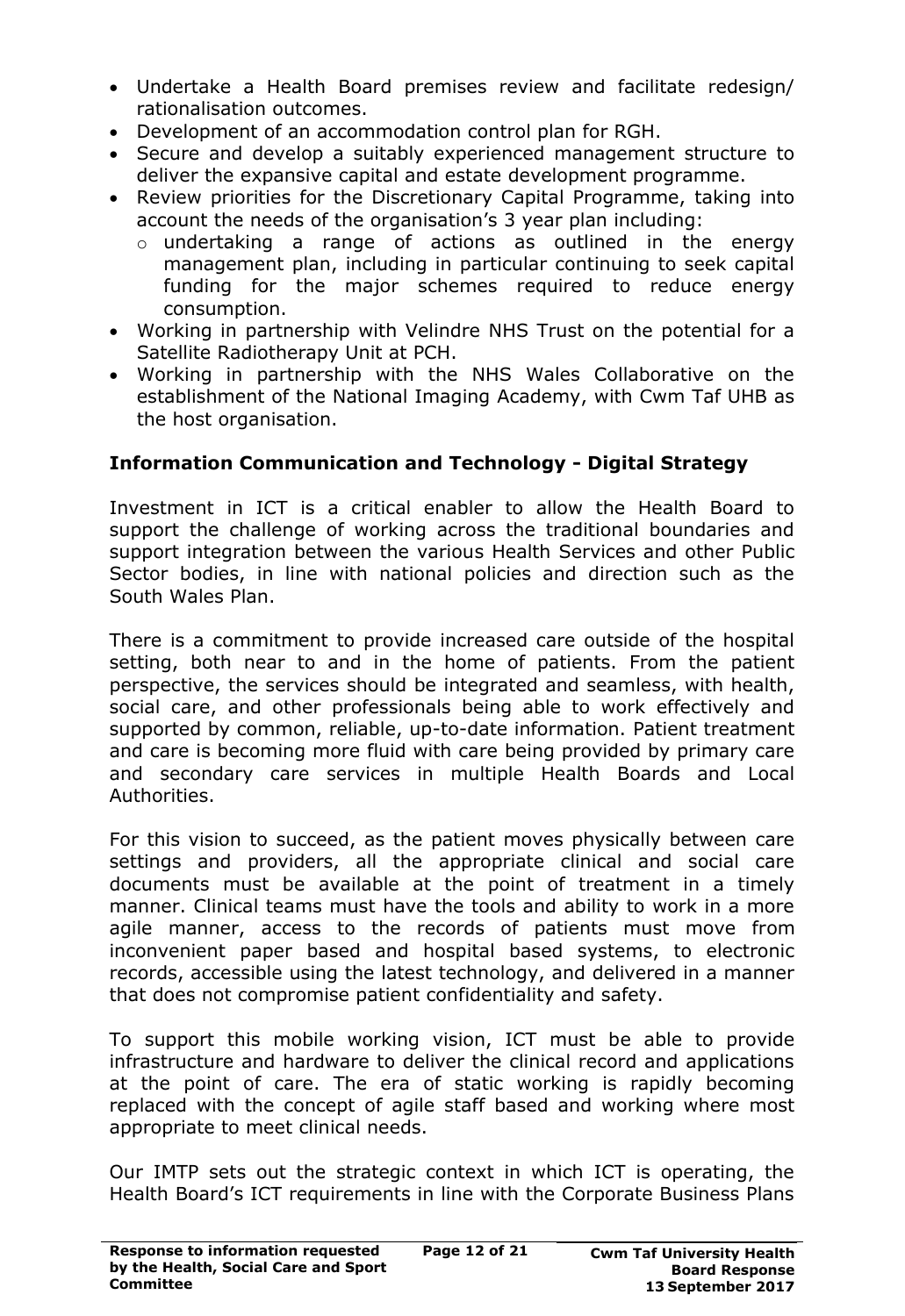and the collaborative working with NHS Wales Informatics Service (NWIS) and other Health Boards. In summary, ICT aims to deliver:

- Robust ICT infrastructure to enable delivery of plans to change how and where staff work
- A move towards a digital health record as a key enabler for change
- An ICT model that supports patient care delivered from where it is best for patients, including support for greater integration of health and social care services
- ICT enablers for improved clinical efficiency
- An ICT Strategy and Standard Operating Procedure which sets out the approach and the resource implications of developments outlined above, including changes to governance of ICT incorporating a greater clinical leadership role.

# **Efficiency Through Technology Fund (ETTF) - 2017**

The UHB welcomes the opportunity to make bids to the ETTF for revenue funding to increase efficiency. We have recently submitted five bids which make up a funding request of circa £1m.

# **Energy management**

In terms of energy management, the Health Board recognises that the consumption of energy and water is necessary for the provision of healthcare services, but that it also has a responsibility to be energy and resource efficient by minimising unnecessary energy usage.

The Health Board has already invested in various low or zero carbon technologies which will help drive it to a zero carbon emitting organisation. The level of consumption in 2014/15 was (422 kWh/m<sup>2</sup>) and was rated as an amber performance nationally but improvements made during 2015/16 reduced the consumption to 400 kWh/m<sup>2</sup> whilst CO2 (Kg/M2) emissions reduced from 113 to 106, which has moved the position from an amber to a green national performance indicator.

In 2015/16, the Health Board recorded a total energy cost of £3,810,037, compared to £4,273,329 reported the previous year. This was mainly attributed to a number of energy efficiency projects that have been completed which includes installation of LED lighting, voltage optimisers, efficient boiler replacement and Building Management systems.

The Health Board has agreed an Energy Management Plan which commits the organisation to a 7% reduction in consumption year on year. This includes the introduction of an energy awareness campaign together with a range of capital schemes identified to reduce usage. Much of this plan is dependent on capital becoming available.

**e. Response to Wales Audit Office (WAO) report on the implementation of the NHS Finances (Wales) Act 2014 (introducing 3 year financial plans to enable longer term planning)**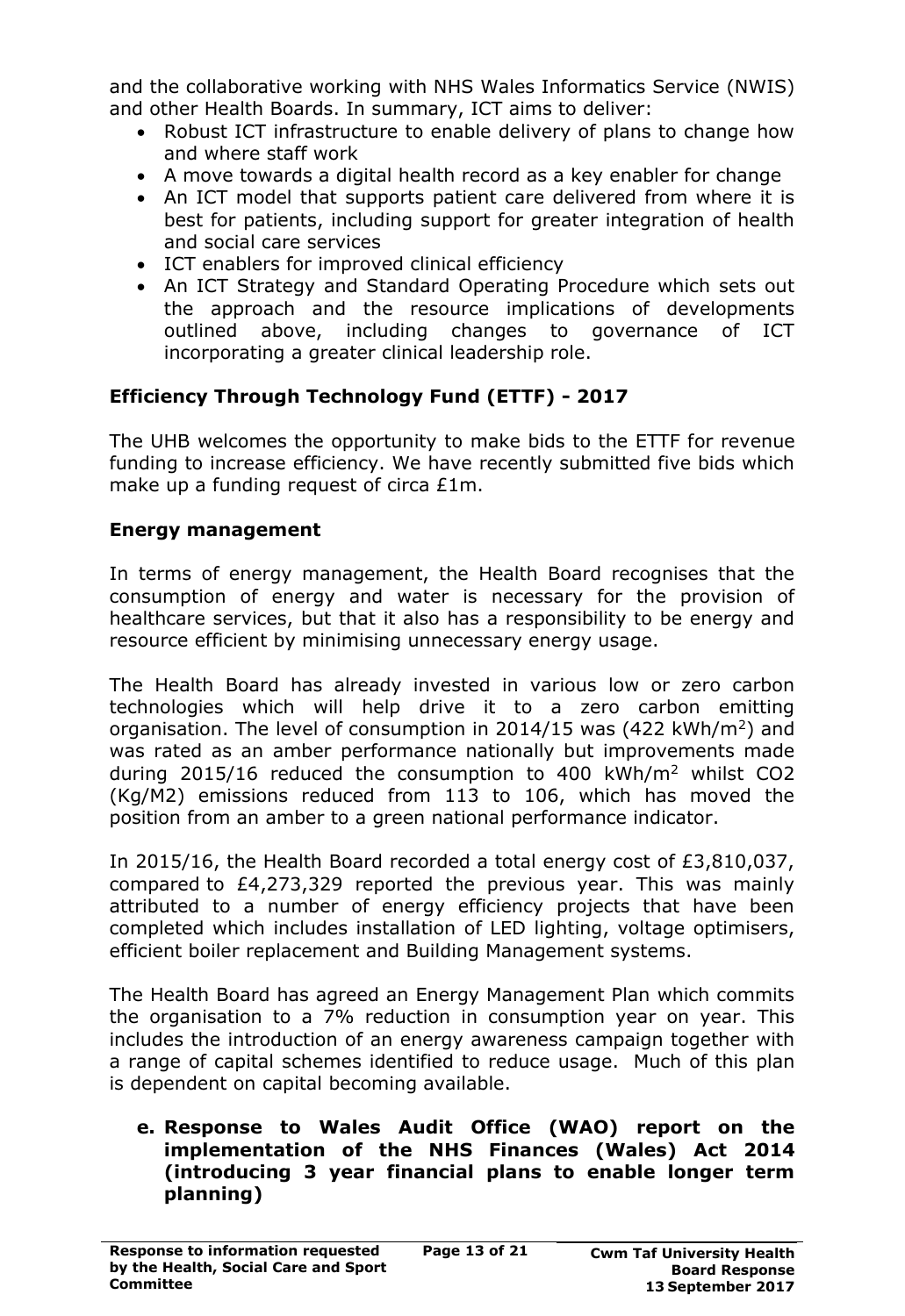The UHB considers that through the implementation of the NHS Finance Wales Act 2014 this has helped to provide:

- Greater clarity on future funding levels,
- A clear planning and delivery framework
- An environment to support the development of robust plans, and
- An IMTP approval mechanism.

## **f. Views on the effectiveness of the 3 year plans**

The UHB considers that the 3 year plan system is an improvement on the previous planning arrangement. The 3 year IMTP process provides a clear planning and delivery framework for the UHB to plan and deliver its services and associated strategic objectives and key performance targets. The UHB is also incentivised to ensure it has an approved 3 year plan with Welsh Government in relation to the increased autonomy that this provides plus any incentives this may bring such as increased discretionary capital allocations.

In developing 3 year plans however, there remains a natural inclination to have an increased focus on the first year and ensure in-year delivery of key performance deliverables and service quality improvements in addition to financial balance. Through each annual IMTP process the Health Board is developing its approach to ensuring that future year's plans are developed with the same degree of robustness as the first year component and focus on medium term financial sustainability as well as in-year financial balance.

#### **g. The reasons why none of the NHS bodies have so far made use of the new financial flexibilities under the Act**

Since the UHB has been able to achieve its statutory financial duty in recent years there has been no detailed consideration of the need to use some of the new financial flexibilities under the Act. In relation to the position of NHS Wales as a whole, a key consideration in exploring the use of the financial flexibilities under the Act is how the system as a whole would retain financial balance, and how longer term plans are developed with a sufficient degree of assurance and robustness that future flexibility can be planned with certainty and any risks mitigated.

# **3. The pace of change**

### **a. Views on how effective current funding mechanisms are in driving transformational change**

Please refer to the response from the Welsh NHS Confederation.

### **b. The extent to which a preventative approach to funding services is currently possible**

Please refer to the response from the Welsh NHS Confederation.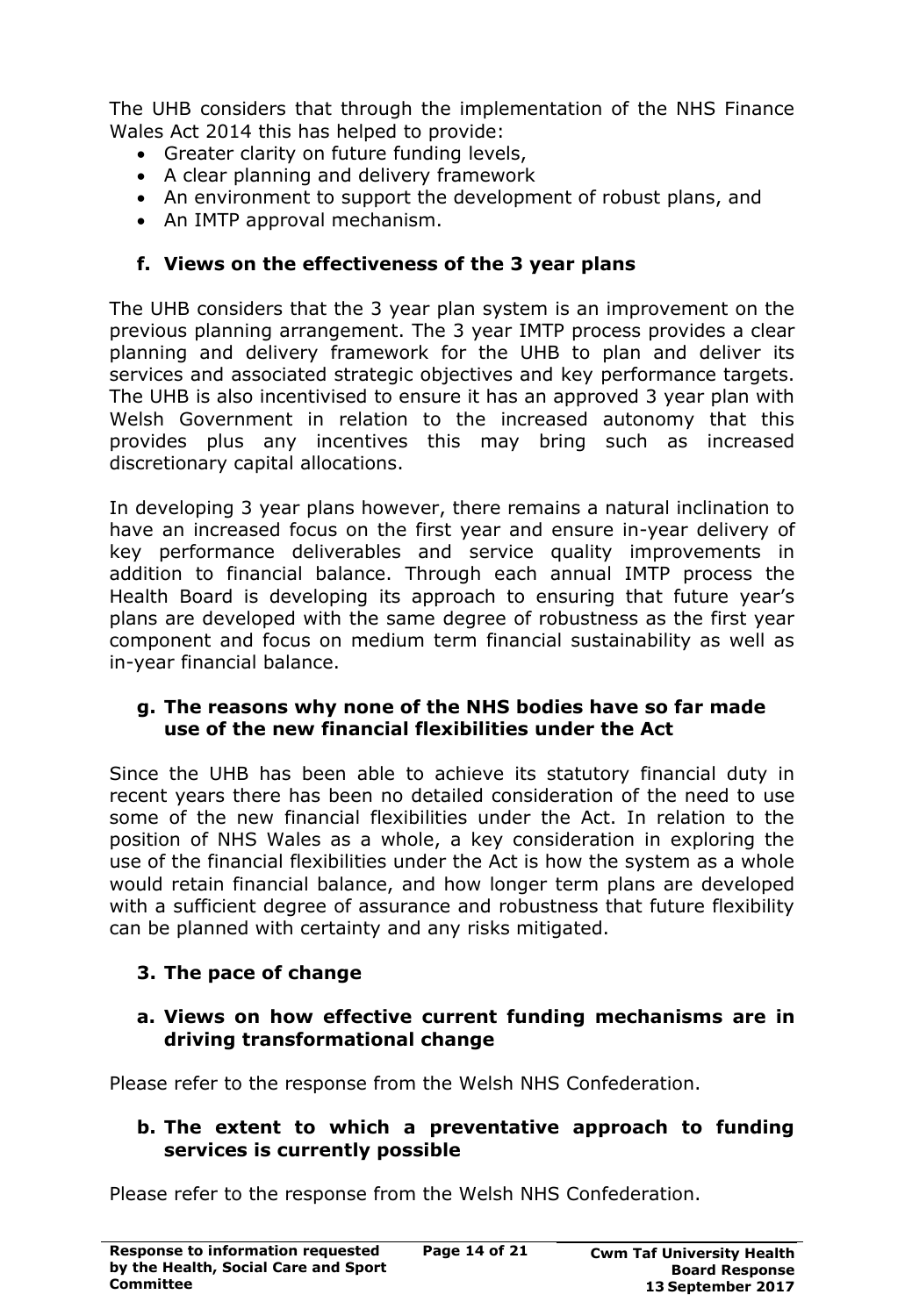### **c. Action the NHS bodies would like to see from the Welsh Government to address these issues.**

Please refer to the response from the Welsh NHS Confederation.

### **4. Workforce pressures**

### **a. Details of particular pressures and staff shortages, and plans to address**

As noted above, we have specific workforce challenges largely associated with recruitment difficulties in certain specialities and staff groups. There is also geographical variation. The main areas of pressure are with our Medical & Dental, Nursing & Midwifery and Allied Health Professional groups.

## **Medical workforce challenges**

Recruitment of NHS staff is a UK wide problem with Health boards across Wales and the wider UK competing to attract a limited workforce. In particular, there are UK shortages in a number of medical specialties. These UK shortages are further compounded by other local and more strategic issues including: the impact of Deanery changes to junior doctor allocations which has affected Cwm Taf particularly in paediatrics, general surgery and A&E; the growth of the locum / agency sector workforce at the expense of the substantive; feminisation of the workforce and the increase in part time training and working patterns; changes to the pension and taxation regimes which are influencing the decisions individuals are making about their employment and retirement.

In Cwm Taf we match these UK areas of shortage with specific challenges in recruiting medical staff with particular difficulties in:

- Paediatrics
- Obstetrics & Gynaecology
- Accident & Emergency
- Trauma & Orthopaedics
- Psychiatry
- Pathology

The table below provides a snapshot of the staffing position in these key directorates at July 2017.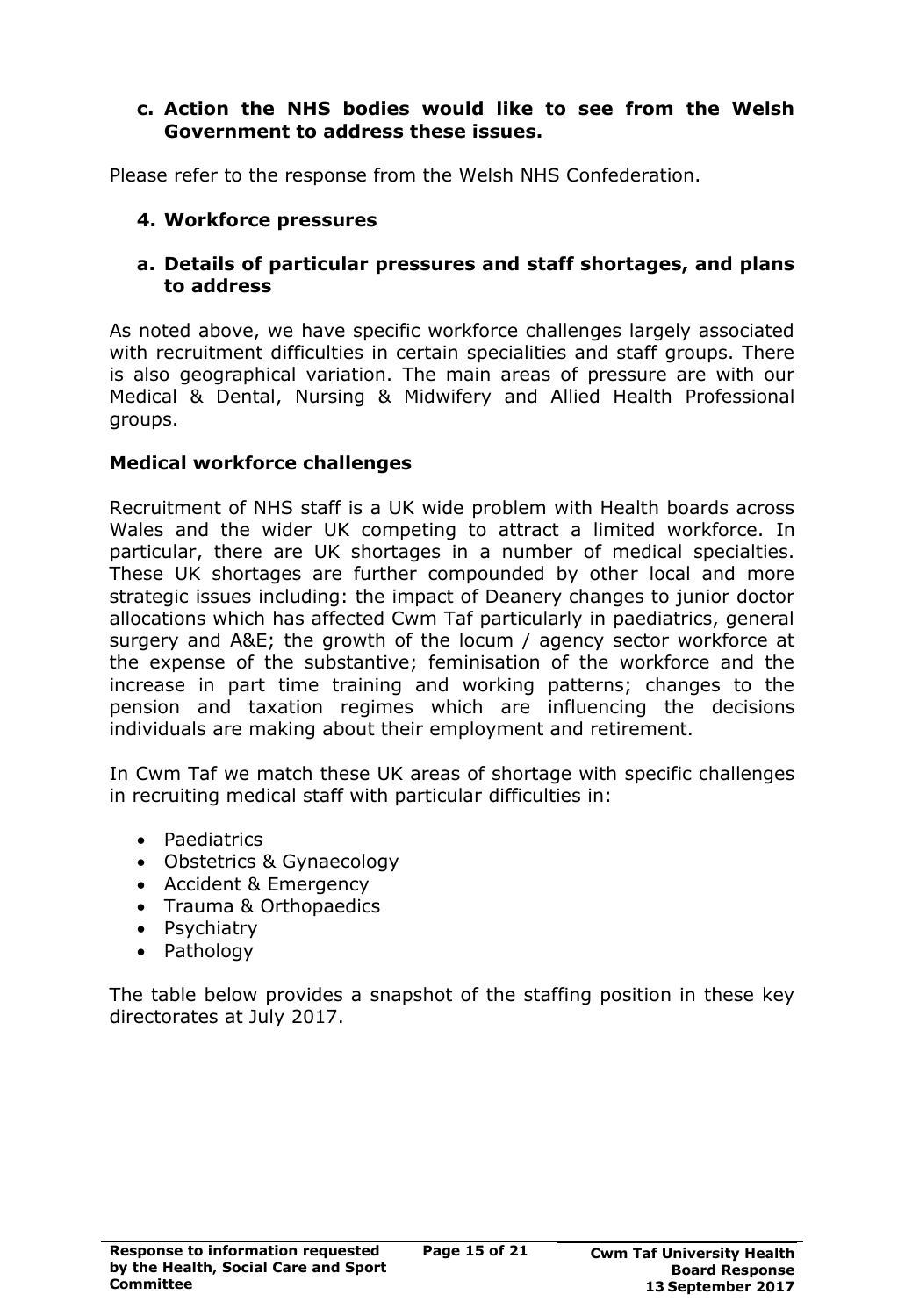| <b>Specialty Area</b>                  | <b>Grade</b>  | <b>CT</b><br><b>Employed</b> | <b>CT</b><br><b>Locums</b> | <b>Agency</b><br><b>Locum</b> | <b>Vacancies</b> |
|----------------------------------------|---------------|------------------------------|----------------------------|-------------------------------|------------------|
| <b>Paediatrics</b>                     | Consultant    | 16.7                         | $\mathbf{1}$               | $\mathbf 0$                   | 1.0              |
|                                        | Senior        | 9.2                          | 1                          | 3                             | 2                |
|                                        | Junior        | 16.6                         | $\overline{0}$             | 1                             | 1.4              |
| <b>Accident and</b>                    | Consultant    | 6.4                          | $\Omega$                   | $\overline{2}$                | $\mathbf{1}$     |
| <b>Emergency</b>                       | Senior/Junior | 19.2                         | $\Omega$                   | 6                             | 4                |
| <b>Obstetrics &amp;</b><br>Gynaecology | Consultant    | 9.5                          | $\overline{4}$             | $\Omega$                      | 1.5              |
|                                        | Senior        | 13                           | $\mathbf 0$                | $\mathbf 0$                   | 3                |
|                                        | Junior        | 10                           | $\Omega$                   | $\mathbf 0$                   | $\Omega$         |
| <b>Pathology</b>                       | Consultant    | 9.5                          | $\overline{2}$             | 2                             | 5                |
|                                        | Senior        | 2.8                          | $\Omega$                   | $\Omega$                      | $\Omega$         |
| <b>Trauma and</b>                      | Consultant    | 12.85                        | 3                          | $\Omega$                      | $\overline{0}$   |
| <b>Orthopaedics</b>                    | Senior        | 12                           | $\overline{0}$             | $\overline{0}$                | 1                |
|                                        | Junior        | 5                            | $\overline{0}$             | 3                             | 3                |
| <b>Psychiatry</b>                      | Consultant    | 15.6                         | 0.5                        | $\Omega$                      | $\overline{2}$   |
|                                        | Senior        | $\overline{2}$               | $\Omega$                   | $\overline{4}$                | $\Omega$         |
|                                        | Junior        | 10                           | 3                          | $\overline{0}$                | $\overline{2}$   |

The impact of these gaps in establishment clearly poses risks in terms of our ability to deliver against our performance targets, ensure that patient care is not compromised in terms of quality and significant financial risk associated with filling gaps with high cost agency locums and additional premium rate hours worked within CTUHB.

We have established a Medical Workforce Productivity Group (MWPG) which has been undertaking analysis of all the demand drivers and putting in place strategies to reduce the reliance on locum and agency staff and therefore the expenditure. In addition to identifying demand, the MWPG will also put in place controls to track and manage costs. They have identified there are common reasons for demand across each directorate, including:

- Permanent gaps in rotas that are difficult to fill owing to recruitment challenges
- General turnover (e.g. retirements)
- Temporary gaps in rotas due to service redesign
- Short/long-term absences due to sickness absence and maternity
- Increased demand on services (may be seasonal)
- Inefficient rotas/sub-optimum control measures
- Trainee gaps in rotas due to withdrawal of trainees or inability to recruit to training places
- Restricted duties or other absences (maternity, suspensions etc)

In some areas we have in place long term locums and part of our strategy is to attract these over time to become permanent NHS employees (A&E is an example of this where we have had some recent success). This means that in some cases we are not actively recruiting against vacant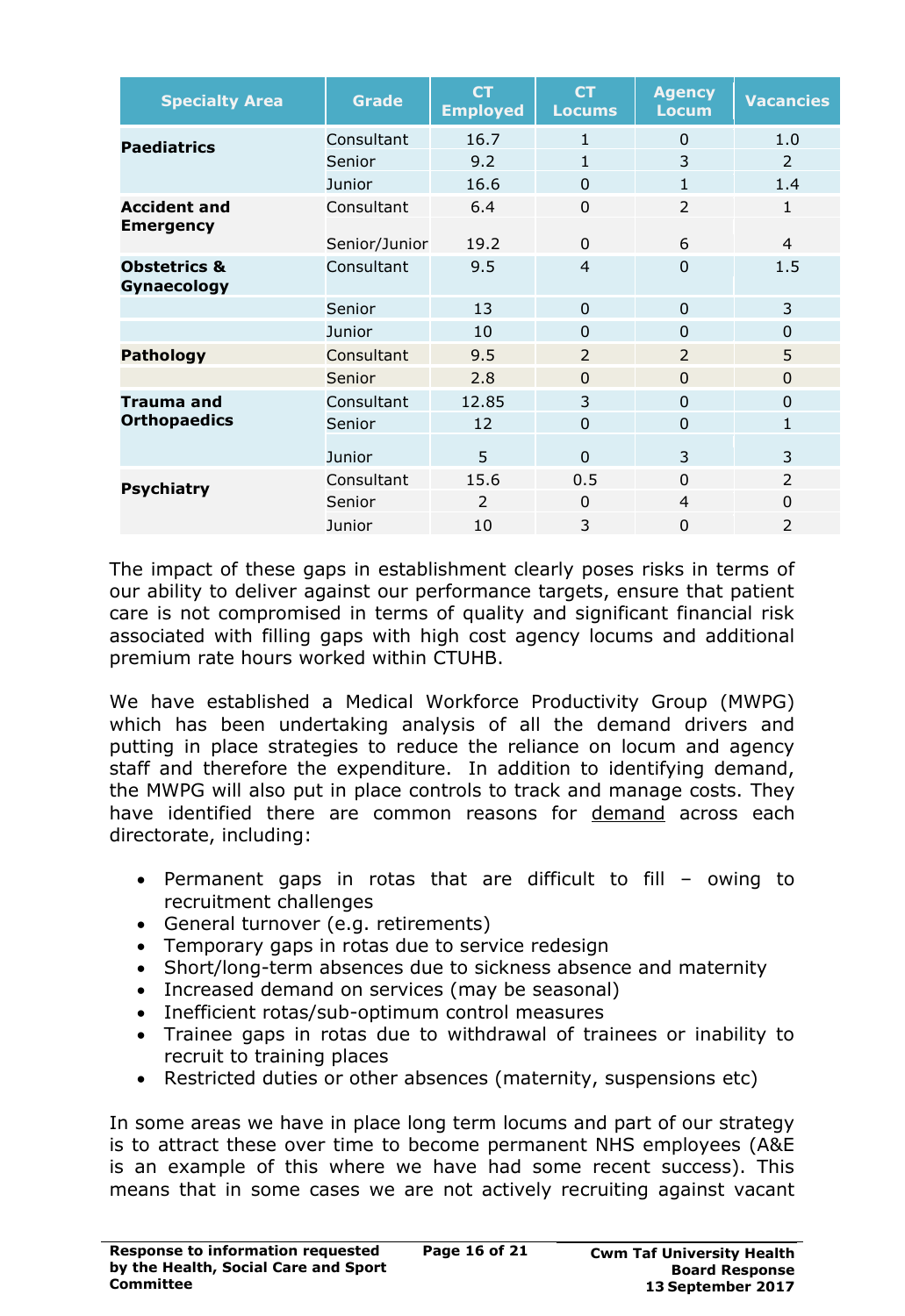substantive posts. We are also participating in national recruitment campaigns through partnership with the British Association of Physician of an Indian Origin (BAPIO) with other HBs where we are recruiting Doctors from India. This sees them work in Wales undertaking Junior Doctor roles as part of their training for a two year period.

The UHB is heavily engaged in the current national work seeking to introduce controls to the cost of agency work, both medical and nursing and these will complement our local work.

We have been working on our recruitment presence and have been able to recruit to several consultant vacancies recently as a result of the innovative service change work underway in some of these specialties including acute physicians, psychiatric liaison and paediatrics.

To support our ongoing efforts to recruit to vacancies, we have recently launched our own Social Media recruitment campaign for Medical staff targeting the specialties we require, dovetailing with Welsh Governments "Train Work Live" recruitment campaign. Our GP cluster in the Rhondda (which is an area where historically it has been difficult to recruit to), have also developed a recruitment campaign and resource entitled Rhondda Docs, which features existing practitioners "selling the service".

However, in some areas where there are severe recruitment difficulties, e.g. within pathology and longer term solutions are required on a national basis.

Additionally an underpinning programme of work has been ongoing for the past 18 months following investment via the Invest to Save scheme to implement electronic rota management and job planning systems for medical staff. All consultants and Staff grade/Associate Specialists (known as SAS doctors) now have electronic job plans and all our medical rotas are on e-rostering for each speciality. Further work is underway to drive the efficiency of our medical workforce deployment through these systems which also allow us to manage annual leave, sickness etc through the e-roster.

## **Nursing workforce challenges**

The increased demand for Nursing staff is also UK wide issue that has been driven up by unforeseen circumstances that were in the main not predictable. These include but are not limited to:

- The Francis Review (Mid Staffordshire), The Andrews Review (Abertawe Bro Morgannwg University Health Board) and resulting demand for higher qualified nursing levels.
- The Nurse Staffing Levels (Wales) Act 2016.
- The South Wales Programme outcome which impacted on the Royal Glamorgan Hospital (RGH) in particular with some destabilization of the workforce who were concerned about the impact of the changes on careers and job security. This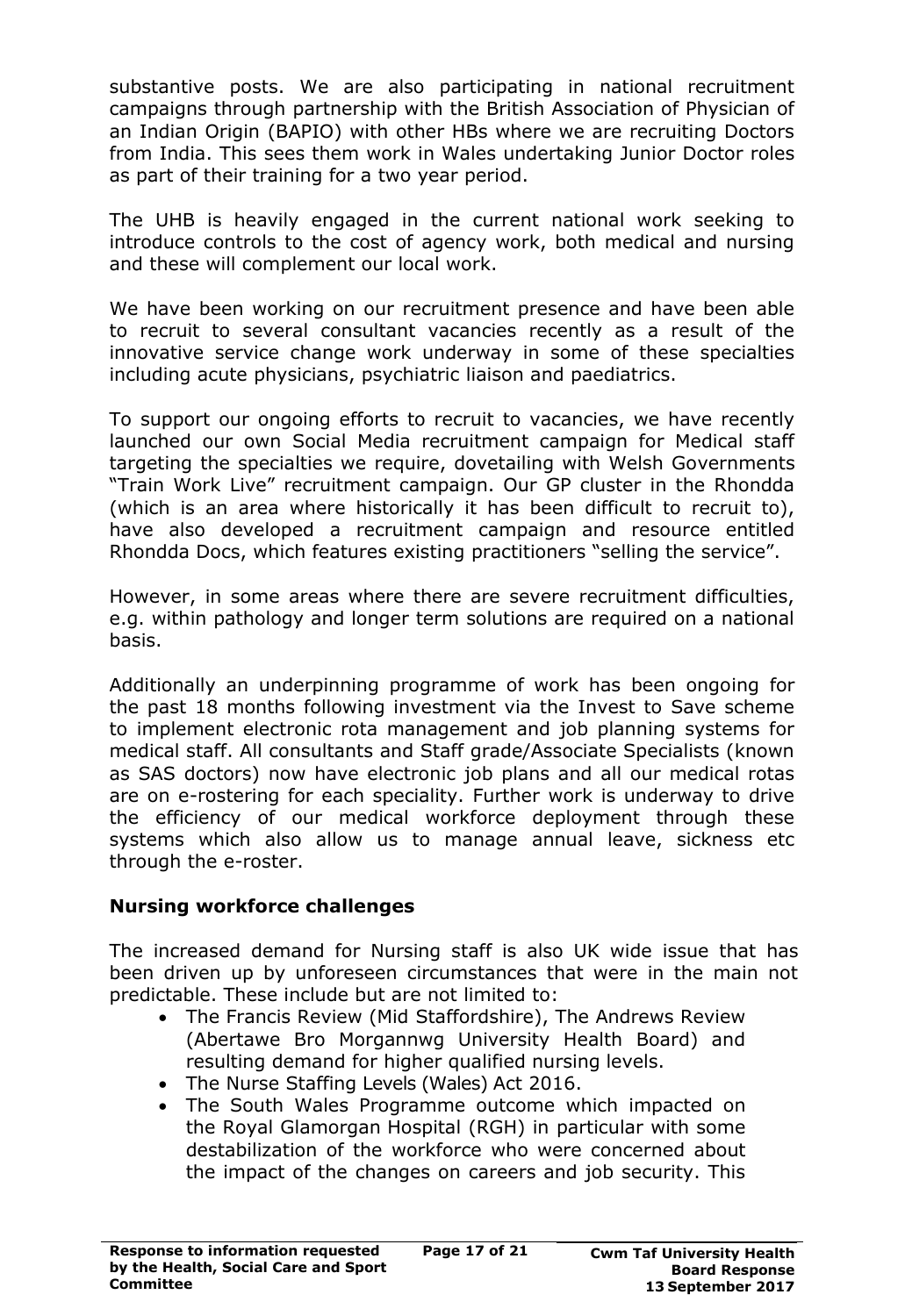has led to increased turnover at RGH and higher levels of vacancies.

 Labour market changes – particularly the rise of premium agency contracts and the apparent shift in attitude about being employed in "permanent" NHS roles versus accepting more flexible higher paid temporary posts.

This has led to a shortage of available staff across the UK and all HBs in Wales are experiencing similar problems. Within Cwm Taf, the demand and shortages are more acutely felt in our Medicine & Surgical Wards in our District General Hospitals (including A&E), and in our Community Hospitals. This has therefore been our area of focus. We do though continue to actively recruit across the whole of the Nursing family including Mental Health, CAMHS, Localities and more latterly in Primary Care as the model of delivering care is reshaping.

We currently have vacancies for circa 60 Nurses in our Acute Wards, and the largest of the deficits is at the Royal Glamorgan Hospital, where geographically we compete with neighbours along the M4 corridor for staff. Over the last 24 months we have improved our general position, but despite all our best efforts the Royal Glamorgan remains in a static position. This then places a large demand for the use of Bank & Agency staff, which is more expensive than the substantive workforce. We have though removed the use of "Premium Agencies" and have achieved a position where all our agency usage is "on contract".

Regular adverts are placed across several jobs boards, including NHS Jobs, LinkedIn and Indeed.com as part of our efforts to market Cwm Taf. We engaged with an advertising agency to develop a national recruitment campaign to attract nurses to Cwm Taf from other parts of the UK, which launched in July 2016. We have included materials to promote our Health Board's innovative service changes and new roles alongside testimonial and video diaries. The campaign which is ongoing is targeting nurses further afield in the UK to relocate to Cwm Taf.

The Multi media campaign included the following components:

- Social media
- Catch up TV
- Press Adverts
- London Underground
- A dedicated recruitment microsite containing Cwm Taf case studies and news stories, information about local housing and promoting the quality of living and Careers in Cwm Taf. A key element is the video diaries of a number of our NHS staff, and a composite video of a range of nurses explaining in their words the benefits of working at Cwm Taf.

Whilst the microsite was initially being used for the Nursing campaign this has been developed to include more general recruitment vacancies in other occupational groups. For example, the Medical Campaign referred to above is now hosted on the same site which portrays a more professional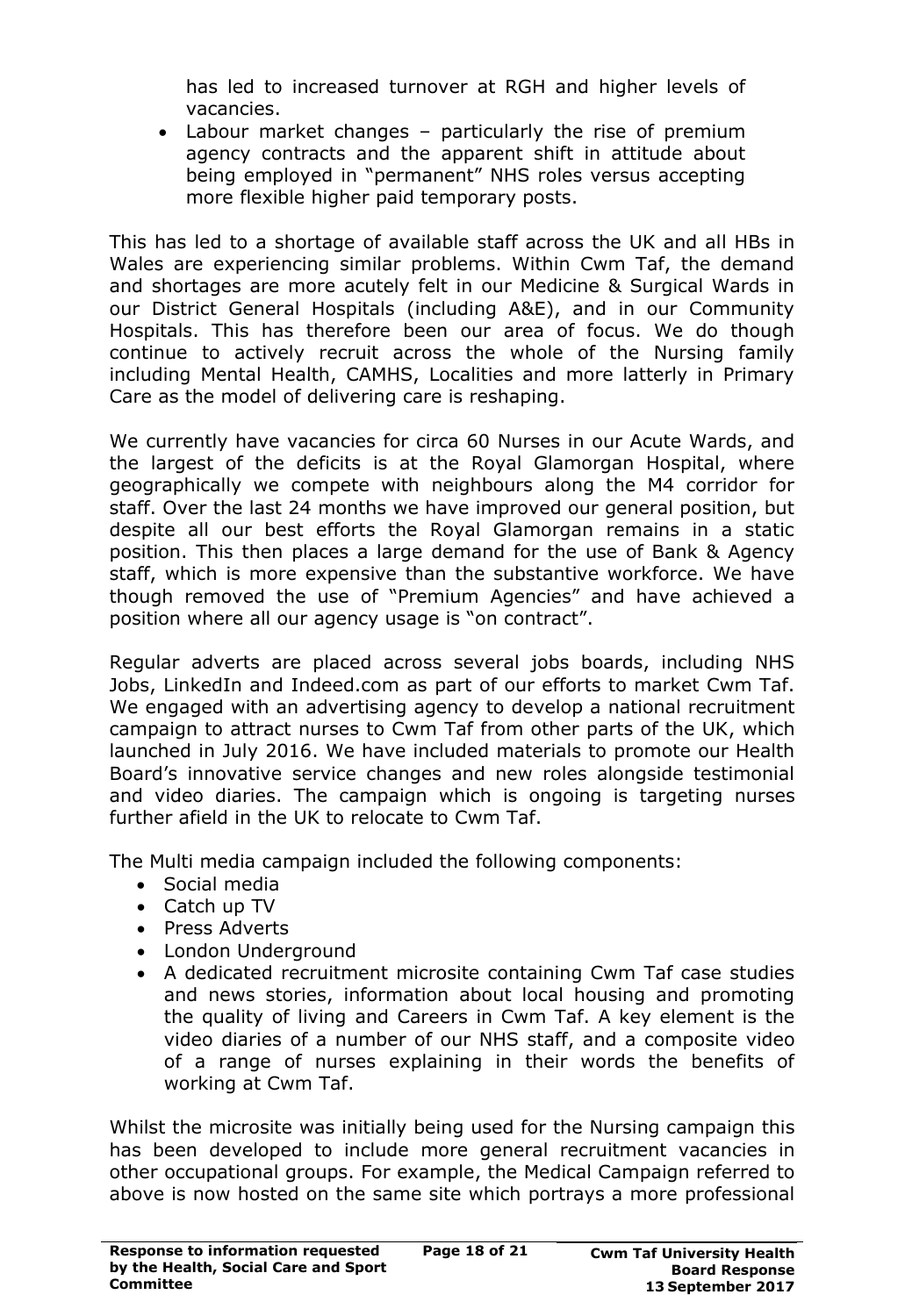image of Cwm Taf UHB to external recruits. We also hosted the launch of Welsh Government's national nursing campaign led by the Cabinet Secretary for Health this July at our Keir Hardie University Health Park in Merthyr Tydfil.

We are actively recruiting nurses from overseas, but due to changes in the language requirements to meet the Nursing and Midwifery Committee (NMC) requirements using the international English language testing system (IELTS test) (which now requires degree level ability in English), this is proving to be a lengthy process with delays before we are able to get recruits on board. For example, 52 Filipino nurses were offered roles in December 2015, only 4 have arrived and 2 have now acquired their NMC registration enabling them to work as registered nurses.

We are currently focused on recruitment to our Allied Health Professionals and Additional Clinical Services as we need to actively recruit to these occupations. We are currently recruiting to support the establishment of the Diagnostic Hub at the Royal Glamorgan, and across a range therapy staff in physiotherapy and dietetics. A dedicated recruitment campaign is being developed to resource these areas.

Whilst the above examples highlight some of the challenges – there are also opportunities to reshape or redesign services and roles to support changing models of service delivery. Positive examples would include:

- Our new Acute Medicine service at the Royal Glamorgan which allows direct access to clinicians on the ward by GPs, Paramedics etc to avoid having to admit patients to A&E.
- Development of Advanced Practitioners in A&E to fill gaps on the rotas for Junior doctors that we are unable to fill
- The use of advanced paramedics in our GP out of hours service and A&E services
- Our Health Care Support Worker (HCSW) skills escalator development programme that is enabling HCSWs to safely undertake work within their range of competence that might previously have been undertaken by a registrant
- A part time degree nursing programme that allows our existing HCSWs to train whilst continuing to work as HCSWs and therefore opening access to those who could not afford to study full time.
- The use of Pharmacists and support staff in our community hospitals to undertake duties that would have fallen to a registrant
- The launch of a Multi Disciplinary staywell@Home service. This includes Occupational Therapists, Physiotherapists, Community Nursing support, Social workers and HCSWs that move patients to being treated in a home setting rather than on a ward. This brings together staff from the UHB and the Local Authorities in a joint team.
- Remodelling the radiography workforce reducing the need for additional radiographers through the introduction of increased administrative and health care support worker roles.

The picture therefore remains challenging – but we are making some progress.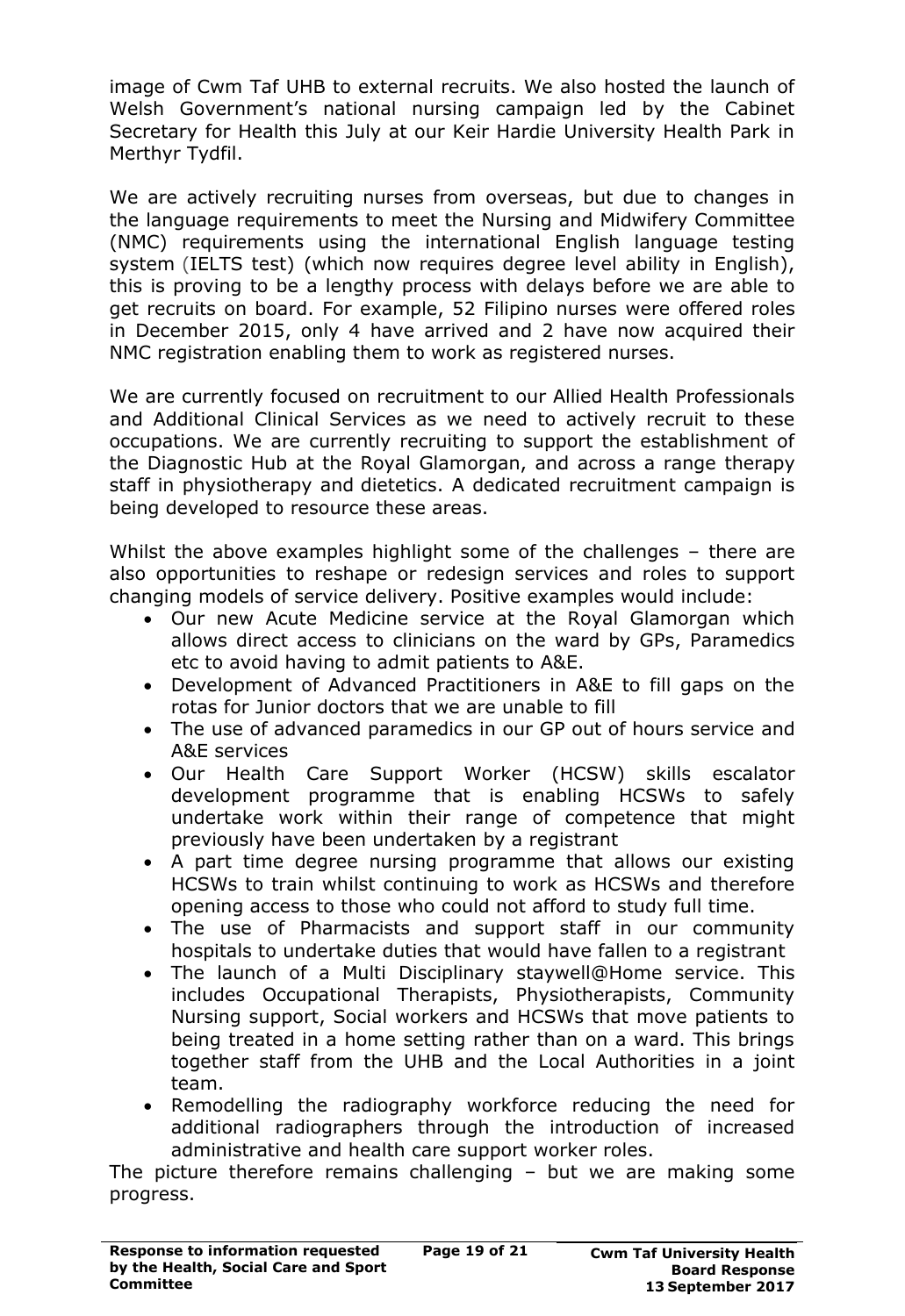### **b. Any planning/ assessment undertaken on future funding needs post-Brexit, for example given possible changes to agency staff costs**

Our workforce planning determines the future requirements for the next 3 years. This includes modelling undertaken at directorate level of the retirement profiles, anticipated turnover and recruitment against projected service requirements. We do not currently hold data on the nationality of all our workforce (this is not a mandated data field in the Electronic Staff Record), however we do hold the data on a large enough sample (50%) to draw some conclusions.

Whilst the proportion of the workforce which is of overseas origin is around  $5 - 6\%$ , the data that we hold shows that the areas that we are experiencing recruitment difficulties do have higher percentages of staff from the EU and overseas.  $\blacksquare$ 

|                                       | <b>% EU</b> | % Non EU |
|---------------------------------------|-------------|----------|
| Add Professional<br>and<br>Scientific |             |          |
| Technical                             | 2.33%       | 2.44%    |
| <b>Additional Clinical Services</b>   | $0.00\%$    | 0.36%    |
| Administrative and Clerical           | 0.45%       | 0.11%    |
| Allied Health Professionals           | 3.89%       | 1.87%    |
| <b>Estates and Ancillary</b>          | $0.00\%$    | $0.00\%$ |
| <b>Healthcare Scientists</b>          | 0.00%       | 1.08%    |
| <b>Medical and Dental</b>             | 5.12%       | 44.26%   |
| Nursing and Midwifery Registered      | 0.98%       | 4.04%    |
| <b>Grand Total</b>                    | 1.25%       | 4.51%    |

Currently nursing does appear on the Home Office shortage occupation list, which does mean we can recruit Nurses from overseas. As explained earlier there significant barriers to this through the NMC IELTS process. There is lobbying for the NMC to reduce the requirement for the current level 7 competence to 6.5 which has recently been introduced into the Republic of Ireland with anecdotal positive impact on recruitment.

The UHB does not employ a significant number of EU nurses and has been unsuccessful in recruitment from Europe in the past couple of years, individuals preferring to go to city locations. As such we do not anticipate that this poses any significant risks for us.

Our Medical & Dental workforce shows that we are heavily reliant on overseas recruitment to be able to establish our workforce to a safe level. Therefore, we have a risk if the overseas market were to view the UK as a less attractive location to relocate to in future. This does indicate that increasing investment in the training of the Medical Workforce would be an area that would benefit from Investment, ideally with resident employees who would wish to remain in the locality.